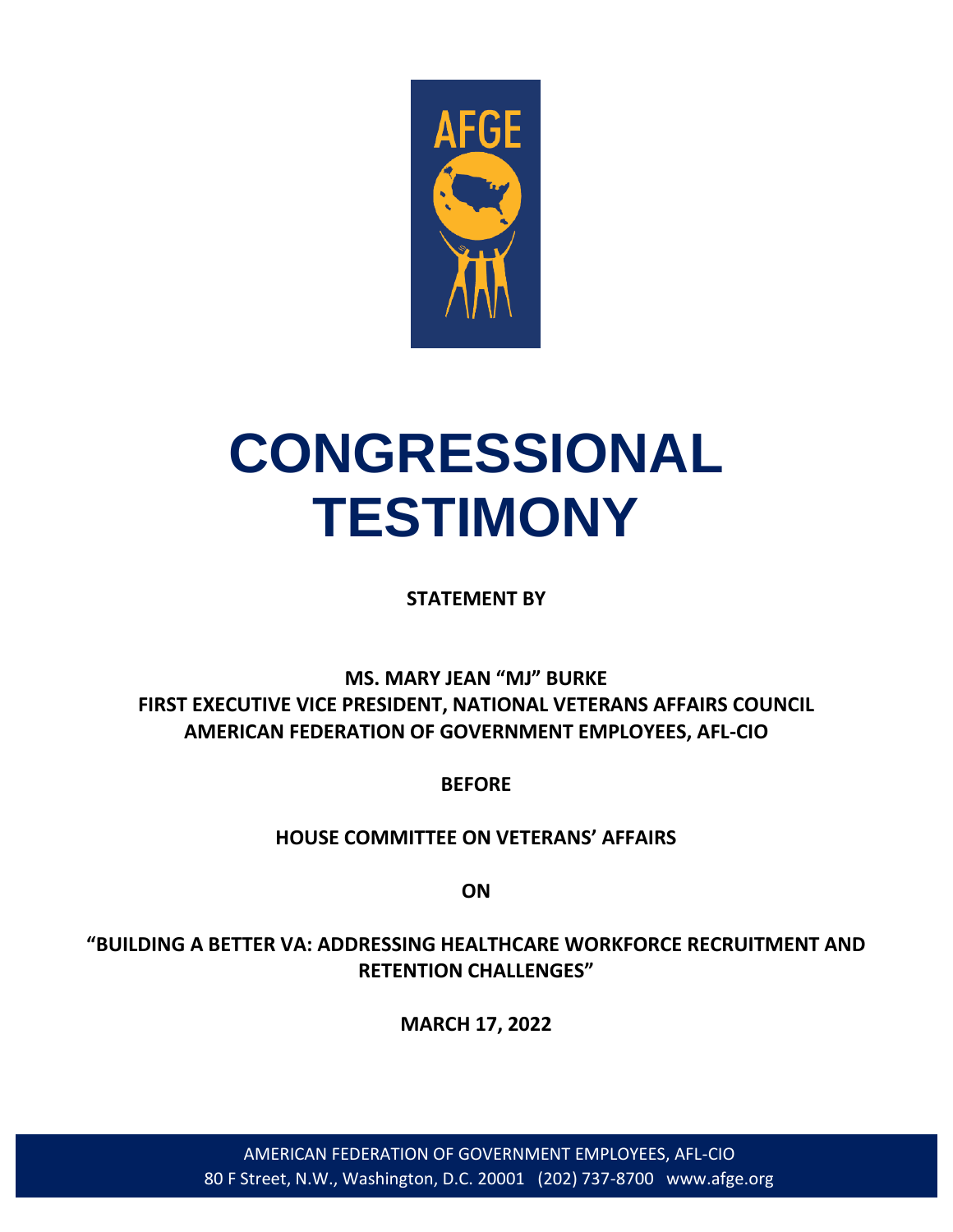Chairman Takano, Ranking Member Bost, and Members of the Committee:

Thank you for inviting the American Federation of Government Employees to participate in today's Committee Hearing, "Building a Better VA: Addressing Healthcare Workforce Recruitment and Retention Challenges." I am Mary Jean "MJ" Burke, and I am the First Executive Vice President of AFGE's National Veterans Affairs Council, representing 283,000 AFGE VA employees across the Veterans' Health Administration (VHA), Veterans Benefits Administration (VBA), and the National Cemetery Administration (NCA). I also am a practicing physical therapist at the Indianapolis VA in Indiana. AFGE and its National Veterans Affairs Council are pleased to provide our views and recommendations on VA staffing, recruitment, and retention, including Human Resources (HR) Management, Market Pay Surveys, and HR SMART.

#### **Overview: The state of VHA human resources management**

AFGE has expressed concerns for many years about VHA's inability to properly utilize the many tools provided by Congress to improve clinical workforce recruitment and retention. VHA has failed to comply with pay laws and policies designed to make clinician pay competitive with local markets. For example, among Title 38 positions, registered nurse (RN) third party locality pay surveys, and more recently, physician assistant (PA) third party locality surveys, are often not conducted properly, completed on a timely basis, or implemented properly. Ever since the three-tier physician/dentist pay law was enacted nearly two decades ago (which now also applies to podiatrists), there has been widespread manager noncompliance with processes for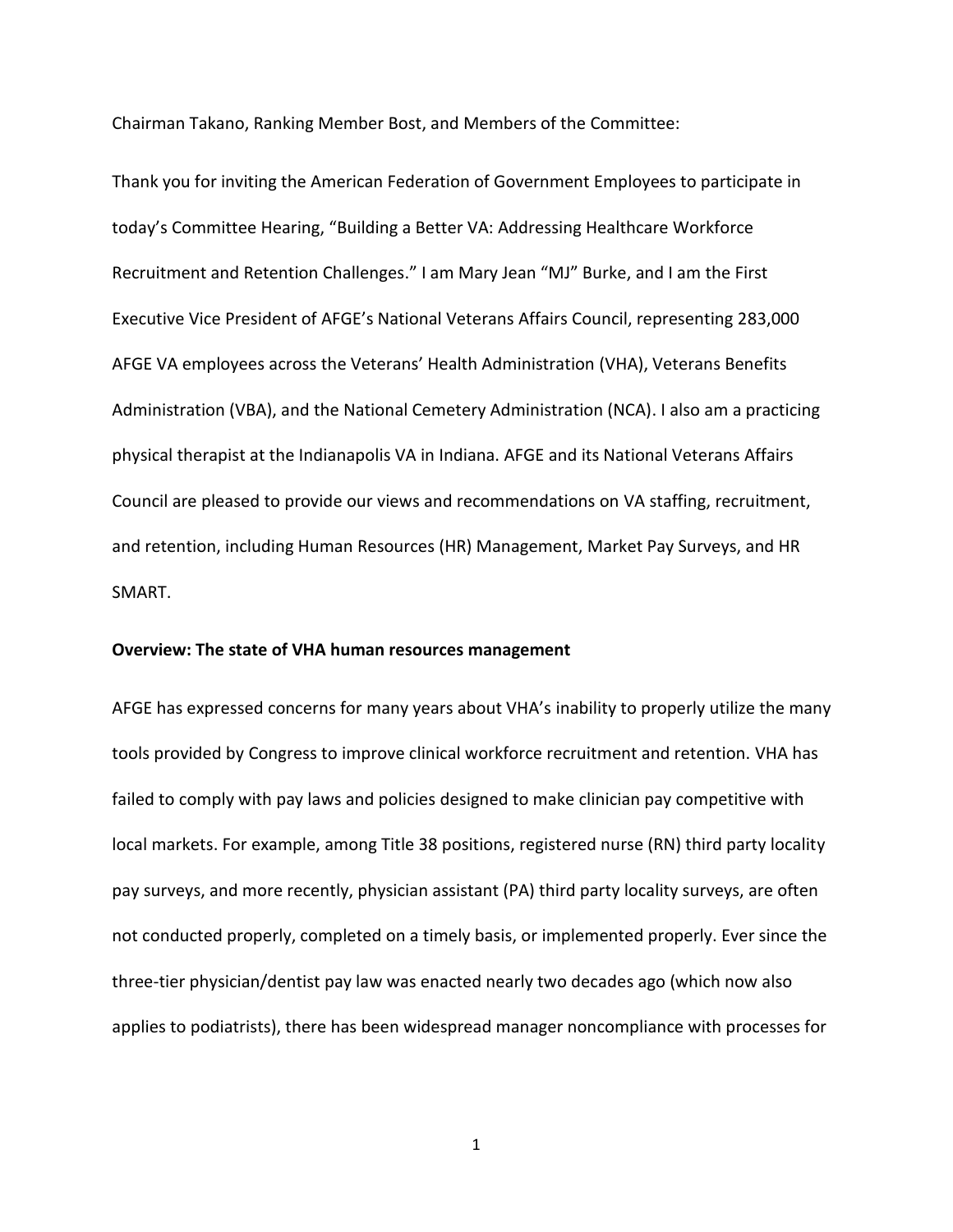setting market pay and performance. Special pay authorities for Hybrid Title 38 positions have also been widely underutilized.

Similarly, Congress regularly looks to creating new hiring authorities to address clinical recruitment and retention. Here too, the problem has not been the lack of hiring authority, but rather the underutilization of the direct hire authority that VHA already possesses to recruit more physicians, RNs, PAs and other Title 38 clinicians.

The success of VHA human resources practices has varied widely across facilities. A number of factors have led to better outcomes, including experienced managers, good labor-management relationships, and an adequate number of trained and experienced HR specialists. When management and labor representatives of front-line clinicians collaborate, it allows the processes for hiring, setting compensation, implementing new leave policies, addressing workplace safety, and many other HR issues to be carried out in a transparent manner with checks and balances. When management and HR specialists understand the law and policies that improve recruitment and retention – and have a willingness to work with labor representatives to apply them evenly and properly – turnover is lower and work morale is higher.

Sadly, in recent years the state of VHA HR management has declined significantly as a result of a number of dramatic changes. VHA's HR reorganization, centralization of HR functions from the facility to the VISN level, and depersonalization of core HR functions into a faceless technology-driven process have severely diminished the effectiveness of VHA recruitment and retention practices.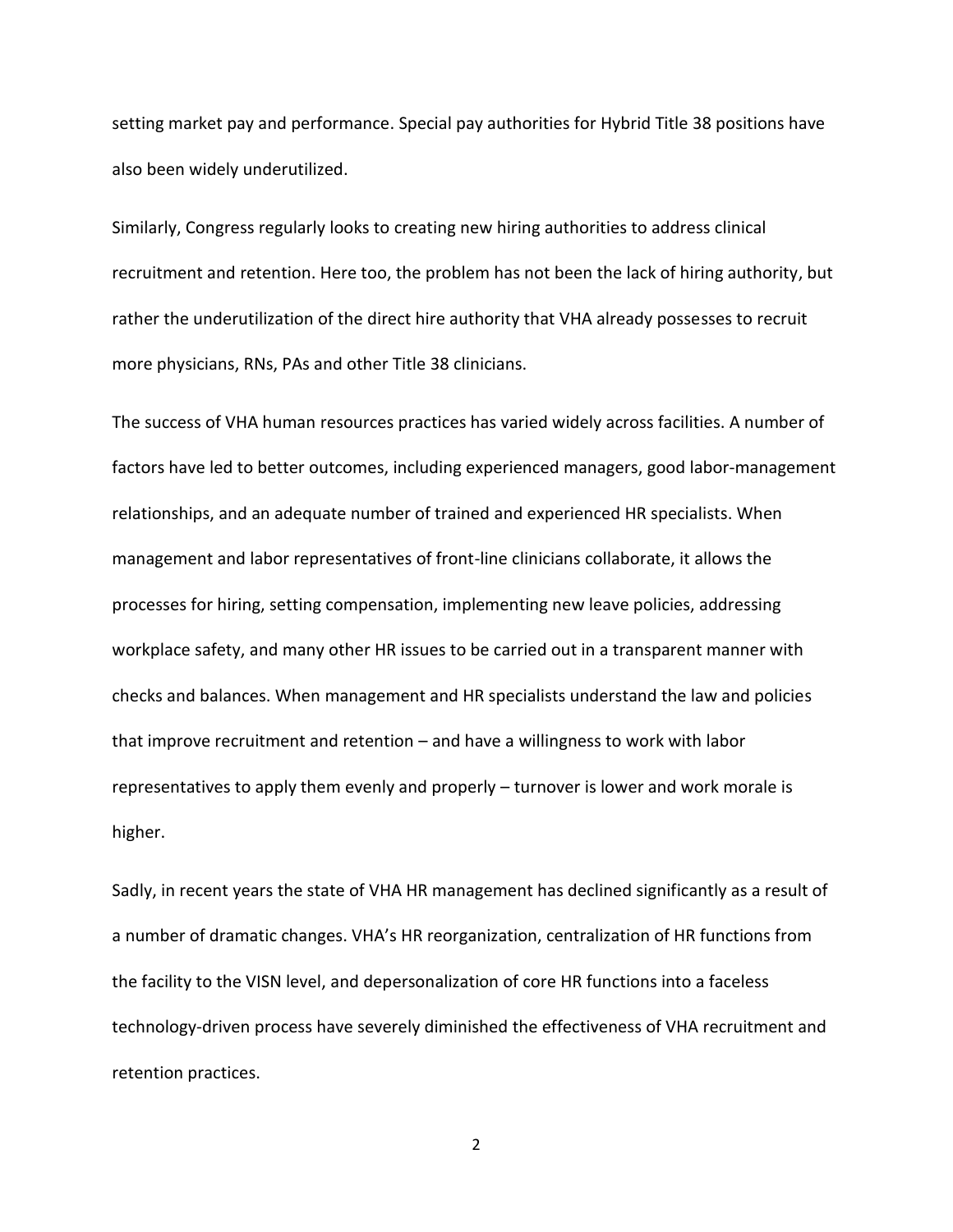Management's growing reluctance to work with its union partners or include them in recruitment and retention efforts has led to further frustration and failure, and this problem grew even worse during the COVID-19 pandemic emergency when managers invoked the pandemic as an excuse to further marginalize their unions and ignore the requirements of their collective bargaining agreements.

VHA's transition to a technology driven HR environment devoid of face-to-face interaction has also damaged workplace morale. Too often, employees and their labor representatives feel that this data driven environment is used as a form of harassment and surveillance in order to protect managers and the agency's reputation, rather than to serve the best interests of veterans and front-line employees. Let me be clear, everyone in their career will make some mistakes, but coaching, kindness and correcting behavior is the key, not agency investigations lasting longer than three months. This type of environment that many facilities are reporting is not conducive to retaining scarce medical personnel.

Similarly, when VHA overuses data metrics in an effort to increase clinician productivity, it further drives hard-to-recruit personnel into the private sector. Specialty physicians and other high-priced clinicians want to work at the VA to serve its unique patient population while having an adequate work-life balance. If these clinicians were motivated solely by income, they would choose the more high-pressured private sector environment. Clinicians exit the VA quickly when they start to lose the advantages of working at the VA and have already utilized the VA for its training.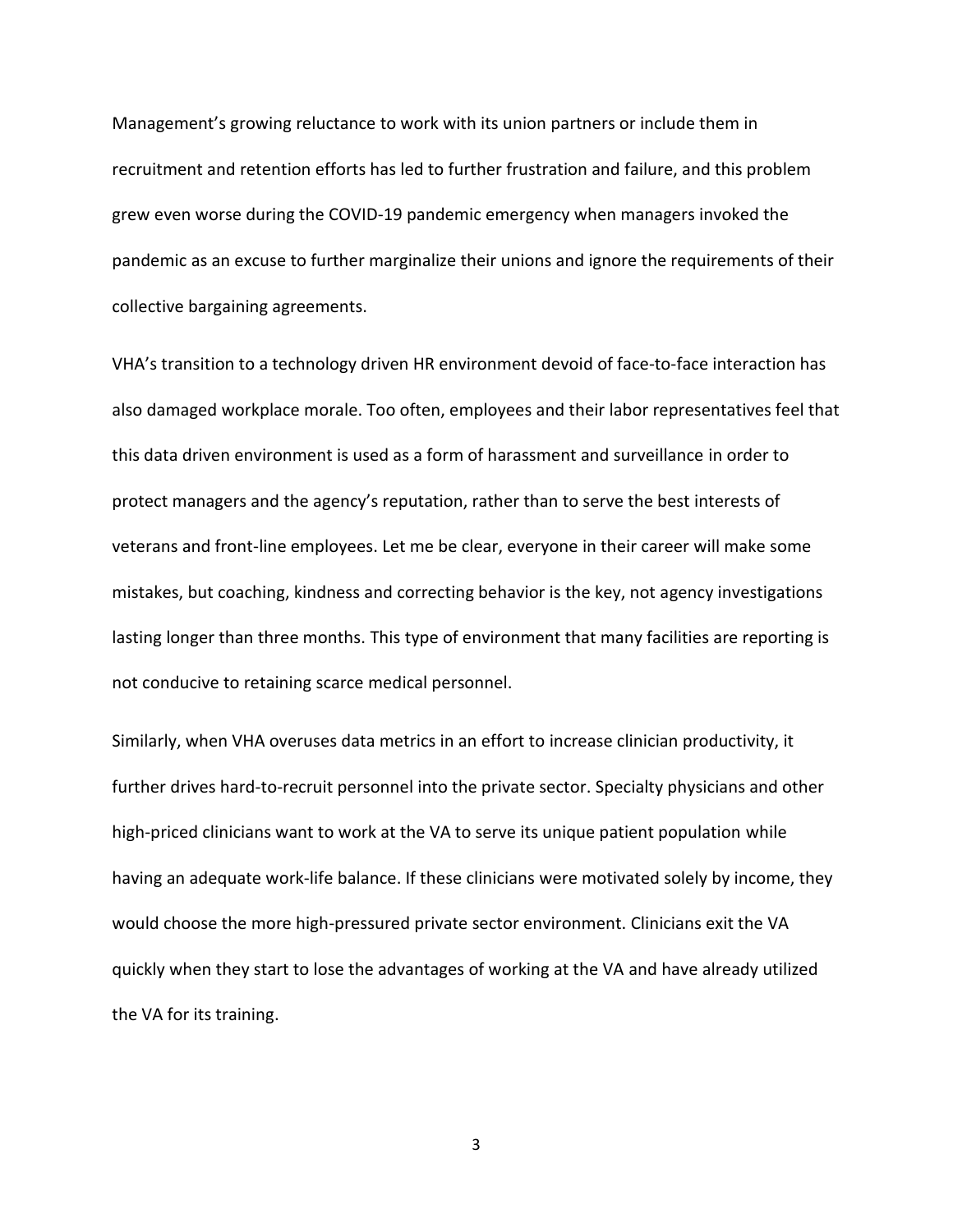VA nursing is currently experiencing similar strains. VA shifts and days off have become less predictable. Nursing supervisors often lack the hands-on experience to understand the experiences and needs of front-line nurses. Speaking up can result in subtle retaliation in the form of a bad schedule and denials of requests for days off. The recent culture shift appears to reward some manager positions, prioritizing loyalty over the necessary blend of clinical skills and administrative coaching abilities.

VA's leave policies during the pandemic harmed morale and jeopardized worker safety by forcing front-line staff to use their own earned leave instead of weather and safety leave when necessitated by COVID-19. Despite their preference to work with veterans, nurses will leave for the private sector where they can get predictable schedules and get paid full-time for three 12 hour days.

The effects of chronic personnel shortages at VA medical facilities around the country cannot be overstated. Whether they arose from broken HR practices, or from intentional short staffing, or both, they have set the VA as the employer of choice back "a step."

Chronic short-staffing has also hurt veterans by sending VHA further down the path of privatization. Instead of fixing recruitment and retention problems through better training, better performance management, and more funding for competitive pay, short-staffing is used to justify sending more veterans outside the VA for costly, fragmented, and unspecialized care. VHA's own surveys of healthcare experiences demonstrate, year after year, that the higher the veteran service connection, the more reliant and motivated veterans are to use the VA over the private sector. Why is this? Because we are the best and we need to remain the best. That is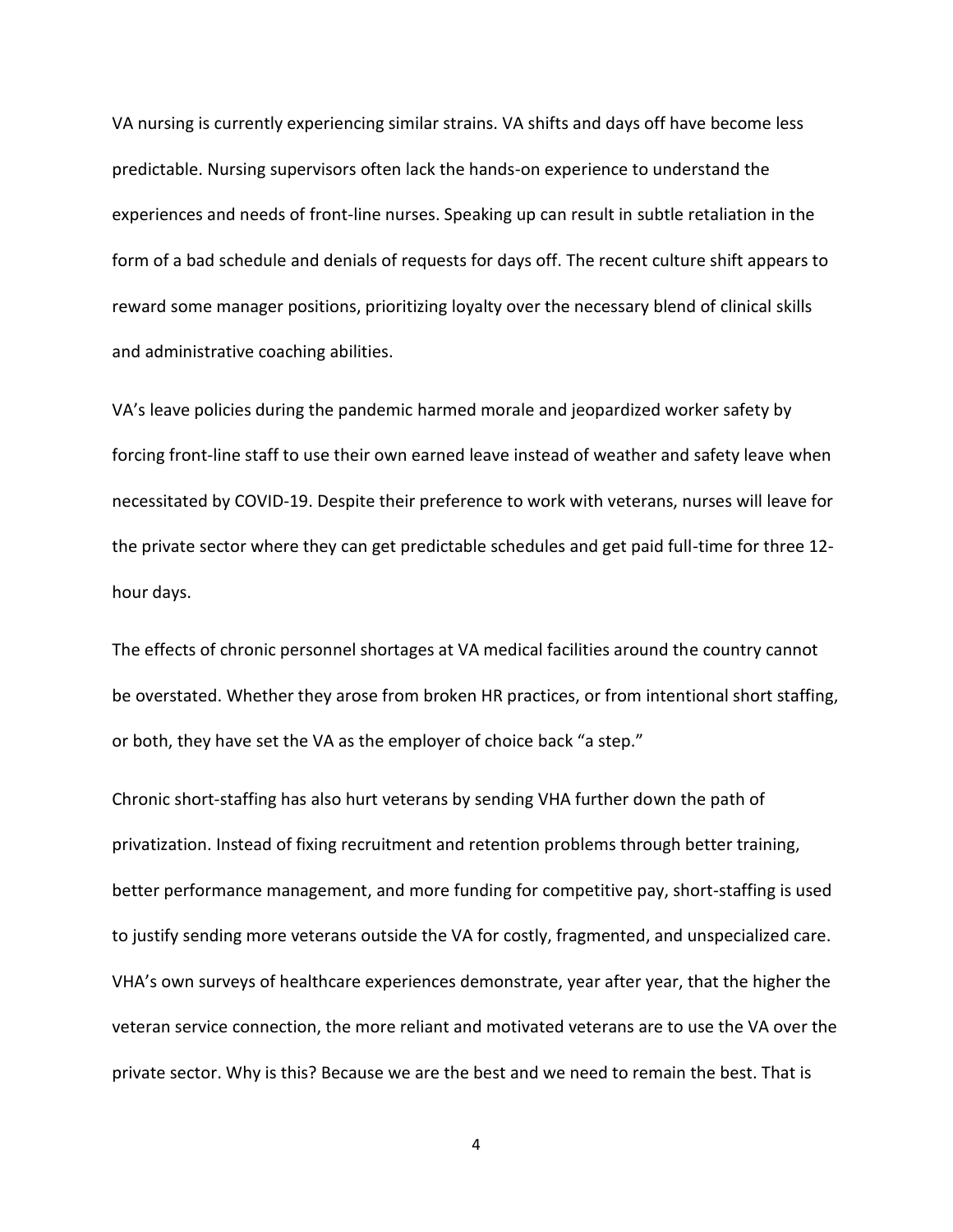why we are adamantly opposed to the AIR Commission recommendations that vastly shrink VHA capacity. If implemented, these recommendations will set veterans up for more costly, fragmented and unspecialized care.

### **Market Pay Surveys**

We urge the Committee to address a number of problems with RN and PA third-party locality pay surveys. The problem in most locations is not too few surveys but how and when the surveys are conducted and what is being done with the survey data. For many years, medical centers typically had about five locality schedules to set clinical staff compensation. Now they likely have five times that many, e.g. one each for nurses in intensive care units (ICU), critical care, operating rooms (OR), post-anesthesia care (PACU), assistant managers, head nurses and program managers.

These third-party RN locality pay surveys are triggered by turnover rates, resignations due to dissatisfaction with pay, or other criteria set by the facility director. There is a good likelihood that personnel are going to leave even with a good survey process because resultant pay adjustments are made too late. Management frequently says it does not have the budget to stay competitive with employers of physicians, RNs, and PAs in the local market. In the second half of 2021, VHA lost many physicians and inpatient nurses because it did not act quickly enough to make needed pay adjustments. Recently, one of our AFGE local unions investigated and found out that 24 out of 27 market pay surveys for PAs supported much higher pay in the local market for corresponding positions but management still did not implement the survey results.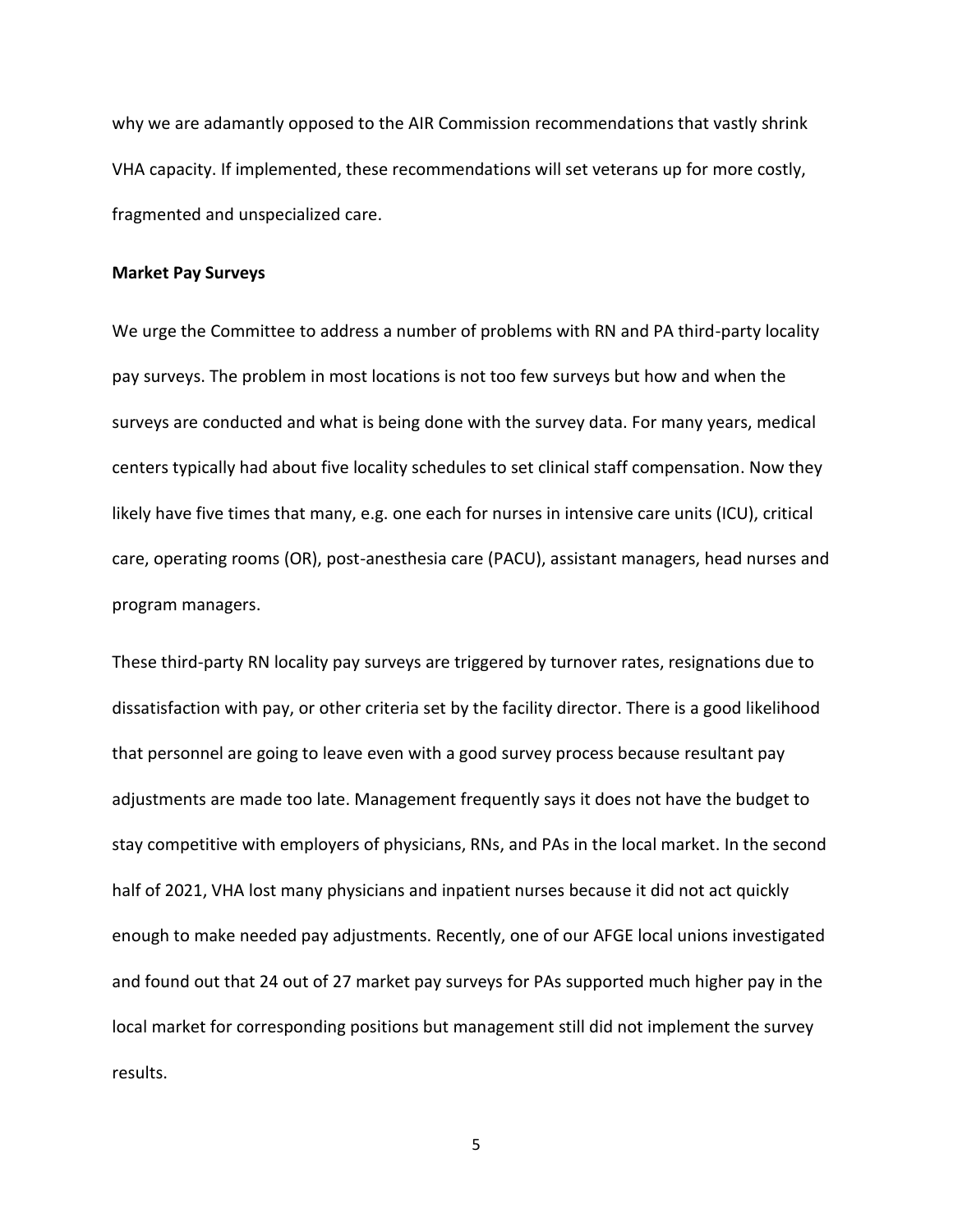Even though VHA cannot be a market pay leader by law, pay processes can be used far more effectively, starting with the restoration of labor-management collaboration. Labor has not been a part of the market pay conversation at VHA for the past five years even though we have a long track record of bringing value to the process. Labor is critical to providing oversight of management compliance with policy related to job matches, ensuring that the correct positions are on each pay table, understanding the data that supported that decision, and ensuring that no conflict of interest is involved.

It is important that the union become part of the process again, at least as observers, to allow us to access valuable HR metrics, as well as validate what agency data is/was being used and collected on turnover, vacancy posting time, and verify corresponding positions from third parties. Position management was put in VA policy to allow the union to be aware of the process. Instead, now the locality data is posted on a centralized compensation share point, and we have no idea how it was collected, or when management requested it from the VISN. This forces the union to have to request this data after the fact, often after further stalling from the agency, and when it is already too late to provide meaningful input.

### **VHA HR Reorganization: A Failed Experiment**

Centralization of core HR functions to the VISN level has caused widespread frustration among managers and front-line employees alike, and ultimately veterans have suffered from medical centers' weakened ability to bring new clinicians on board in a timely manner. Managers have complained about the extremely cumbersome, fully automated processes required to get positions approved and complete the hiring process once a qualified applicant is identified.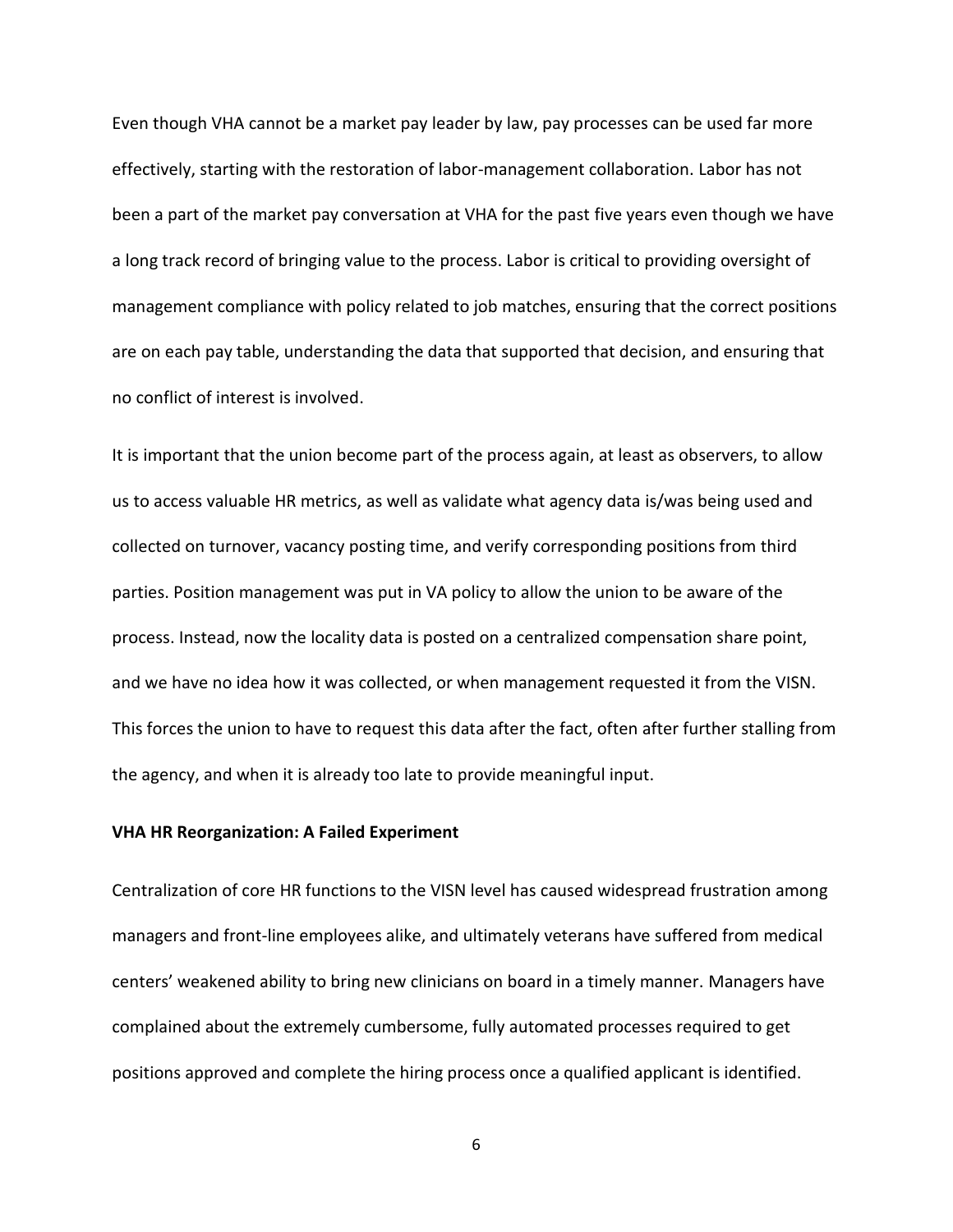Centralization has further shut labor out of the recruitment and retention process, losing the many benefits of labor-management collaboration that once existed through participation in position-management committees.

AFGE commends VHA for conducting pilots to reverse this harmful decentralization and bring HR actions back to the facility level. Our locals in VISN 10 found the three recent Ohio pilots to be very successful and were pleased to learn that in VISN 10, their concerns were heard and that all medical centers will resume doing their own hiring.

At the same time, we have also heard about a very troubling hiring policy being implemented at several VISNs. Reports that are yet to be confirmed by VHA indicate that if a new clinician is not brought on board within 180 days, the position is no longer available to fill, and the hiring official must begin the process all over again.

### **HR SMART:**

VHA's transition to HR Smart has further depersonalized the HR process, leaving labor further marginalized from the facility's efforts to recruit and retain clinicians. We are now forced to go to the USA Jobs website or file an unfair labor practice complaint to obtain information about active recruiting, organizational charts, and which positions have been funded and approved.

When the union is marginalized, it becomes much easier for management to balance its budget on the backs on the front-line workforce, and ultimately is a disservice to the veterans who then receive care in short-staffed units or face delays because of closed inpatient beds.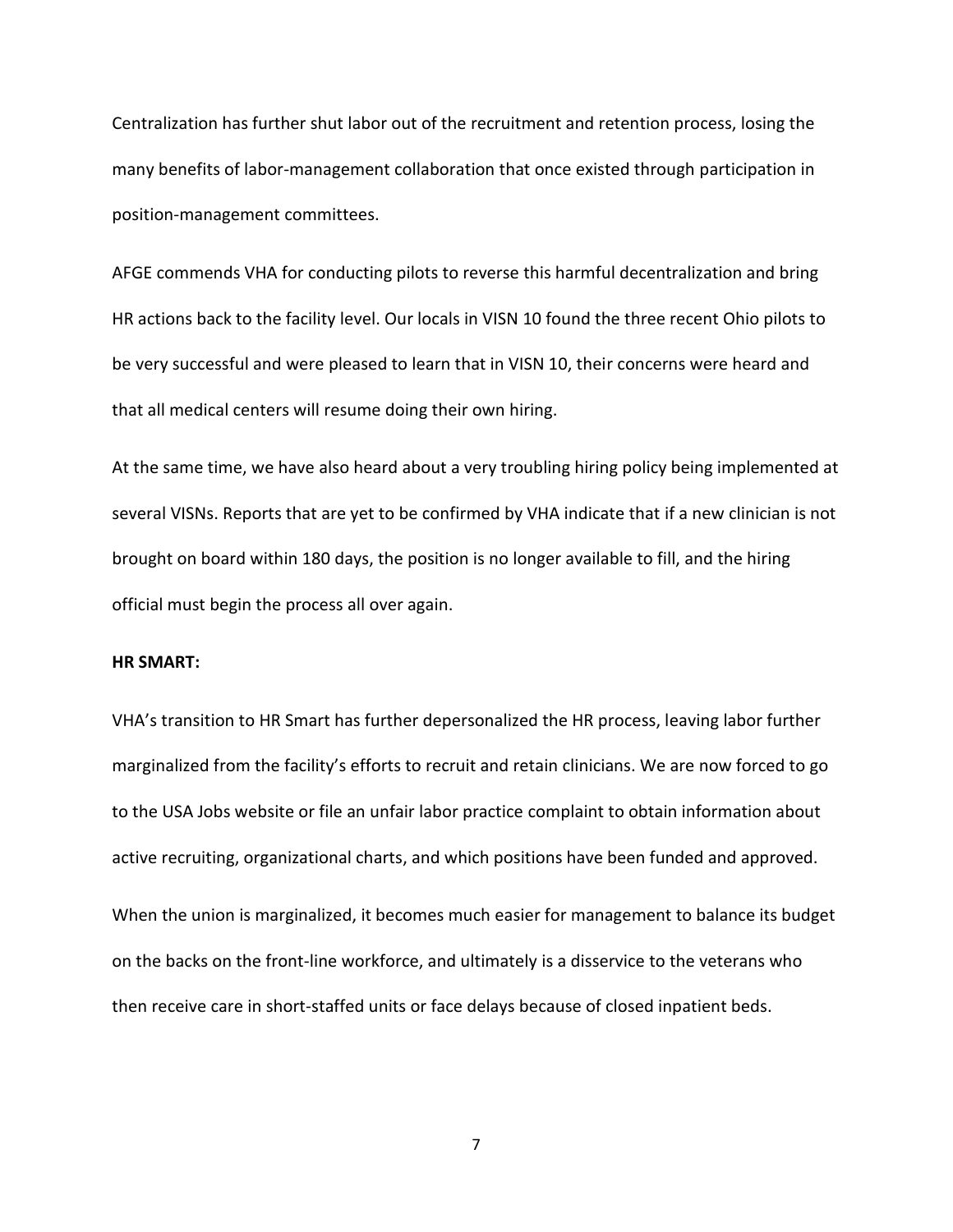HR SMART has been a frustrating and less effective HR system. When we had paper organizational charts, we could visualize how many positions were supposed to be present; now we have no such access.

### **AFGE Recommendations:**

As already stated, we commend VHA for conducting decentralization pilot projects and we hope the Committee will encourage VHA to fully reverse the VISN centralization of HR functions.

Compensation for front-line RNs and PAs should be improved through several avenues. We need a new law or policy to make it easier for front-line RNs and PAs to view third-party local pay surveys. This would put these clinicians on track to receive pay adjustments and reach the new salaries authorized by the recently enacted RAISE Act and specifically help more front-line RNs and PAs to secure needed pay adjustments. Managers should also provide union representatives with the same training on the locality pay survey process that managers receive.

We need more accountability in compensation and HR processes. In addition, proficiency awards for nurses need to be restored. Many proficiency waivers were issued during the pandemic.

We wish to commend Chairwoman Brownley and Congresswoman Miller-Meeks for their bill, H.R. 3693, the "VA Continuing Professional Education (CPE) Modernization Act" which would increase the eligibility for VA clinicians to receive to CPE, increase the reimbursement amount, and adjust the amount for inflation. AFGE thanks the seven bipartisan members of the House